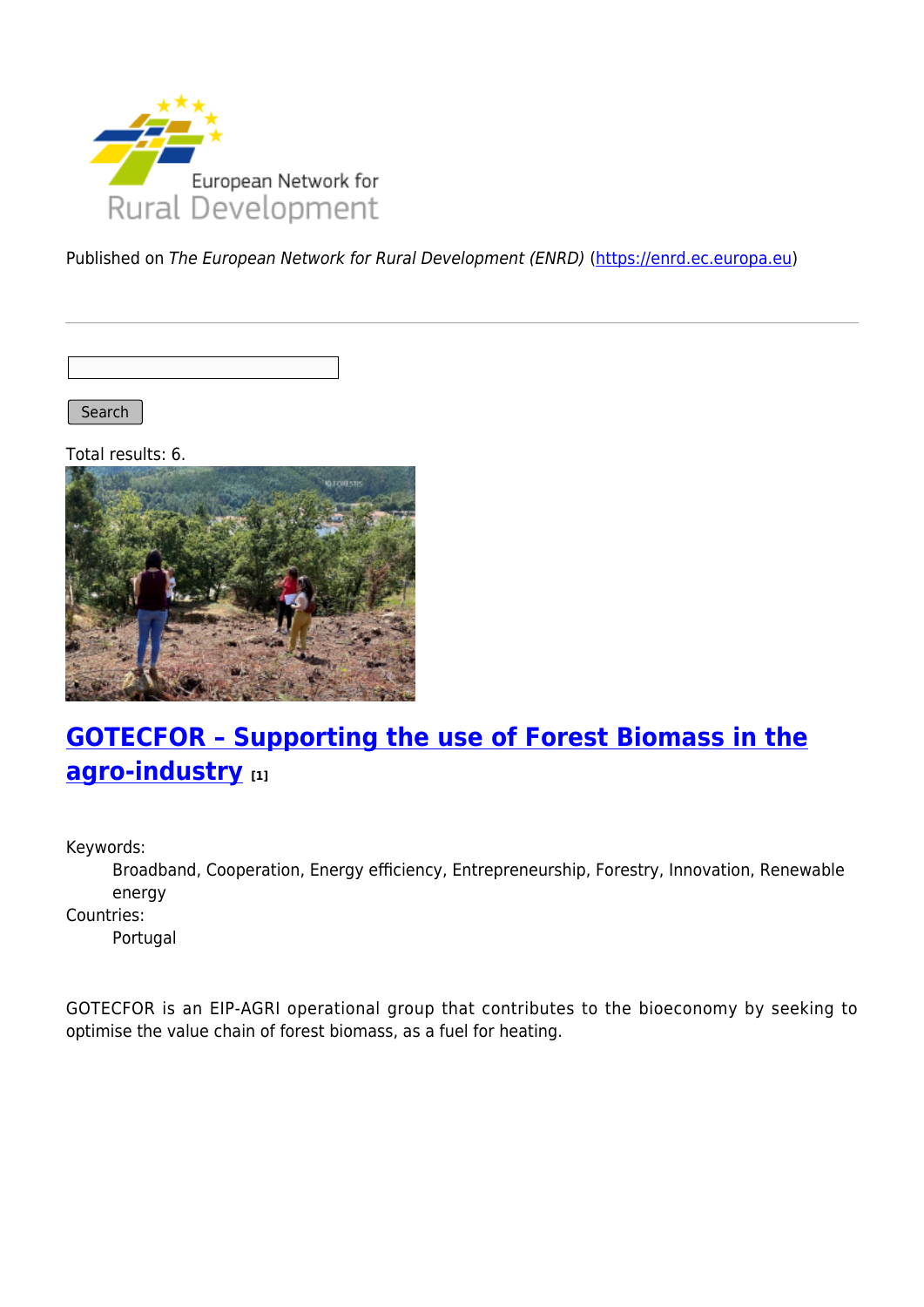

## **[Regadio de Precisão – Precision Irrigation](https://enrd.ec.europa.eu/projects-practice/regadio-de-precisao-precision-irrigation_en) [2]**

Keywords:

Agriculture, Climate change adaptation, Cooperation, Irrigation, Natural resources, Water management

Countries:

Portugal

An EIP-AGRI Operational Group was set up to develop new agronomic tools that will enable farmers to use pivot irrigation more efficiently.



## **[Koronya Horticulture – developing a start-up business in](https://enrd.ec.europa.eu/projects-practice/koronya-horticulture-developing-start-business-horticulture_en) horticulture**  $\overline{3}$

Keywords:

Competitiveness, Direct marketing, Entrepreneurship, Rural business, Women, Young farmers Countries:

Hungary

A female entrepreneur used Rural Development Programme (RDP) support for young farmers to grow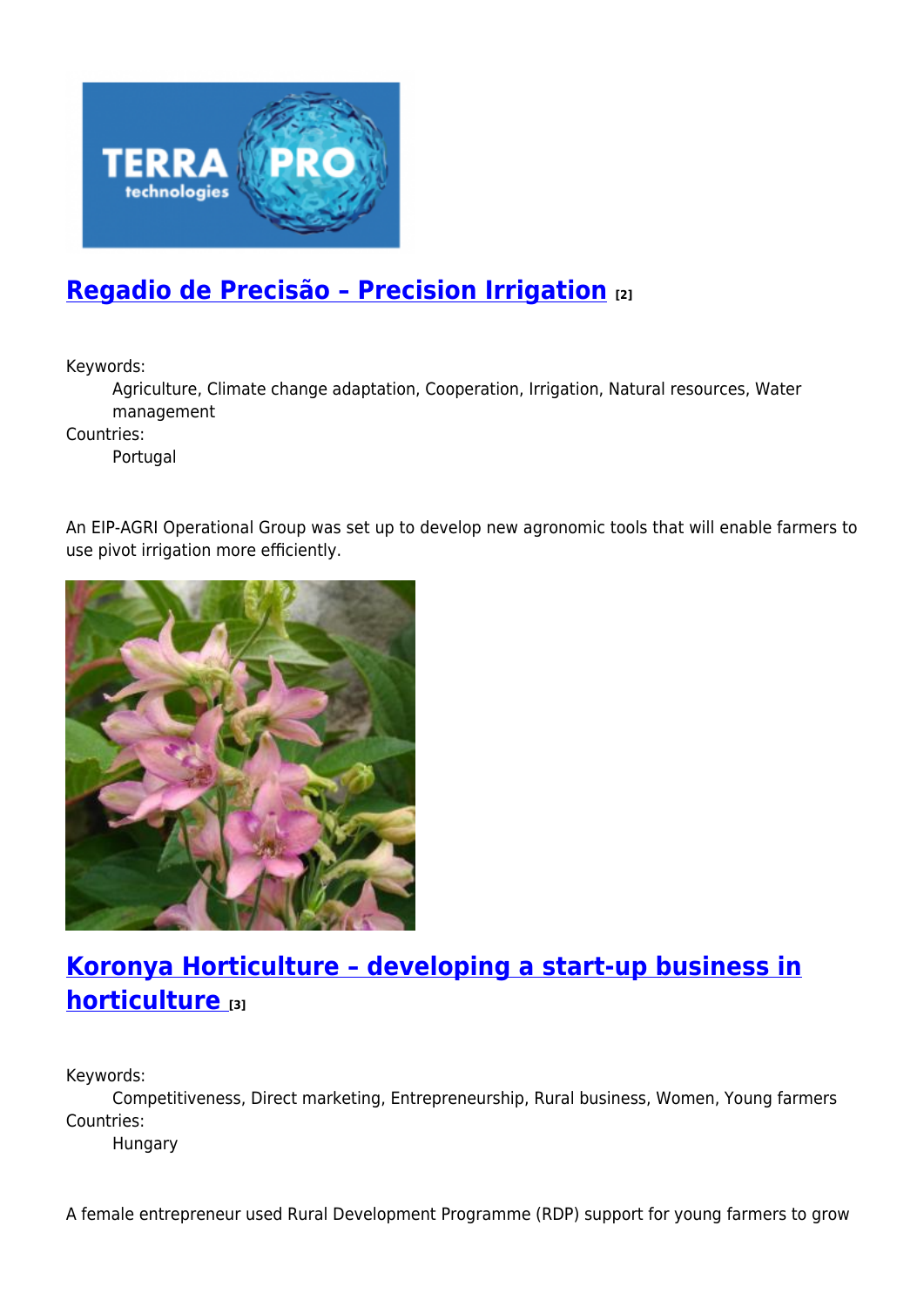her business of producing herbs and container ornamental plants.



## **[Pepe Aromas – Producing organic prickly pears](https://enrd.ec.europa.eu/projects-practice/pepe-aromas-producing-organic-prickly-pears_en) [4]**

Keywords:

Added value, Agriculture, Competitiveness, Entrepreneurship, Environmental protection, Innovation, Market development, Organic farming

Countries:

Portugal

A unique example of a rural business which achieved economic profitability based on innovation and environmentally-friendly practices.



### **[Innovative asparagus production in Portugal](https://enrd.ec.europa.eu/projects-practice/innovative-asparagus-production-portugal_en) [5]**

Keywords:

Agriculture, Competitiveness, Energy efficiency, Entrepreneurship, Farm restructuring/modernisation, Rural SMEs, Young farmers